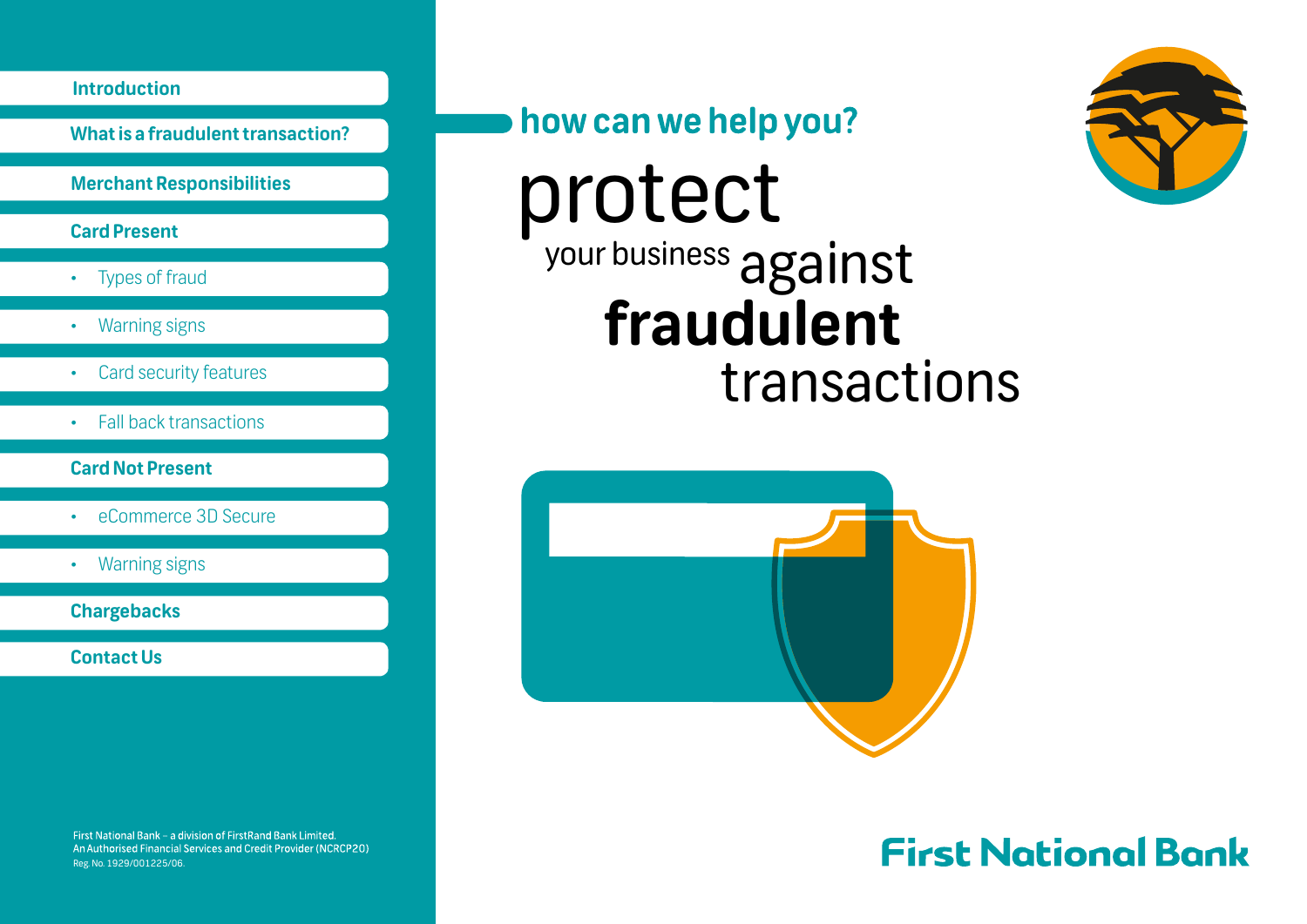

There is a real possibility that your business could be a victim of fraudulent card transactions given the sophistication of fraudsters who operate within the card payment environment. Losses related to card fraud could be very costly to your business if you don't employ the appropriate levels of diligence in preventing and mitigating fraud.

This brochure aims to assist you in **detecting, preventing and minimising fraud** within your business by providing you with helpful tips and guidelines.

> The rights and obligations of the parties ("FNB Merchant Services" and "the Merchant"), in respect of the acquiring service delivered by FNB Merchant Services to the Merchant, are set out in the Merchant Agreement terms and conditions available on www.fnb.co.za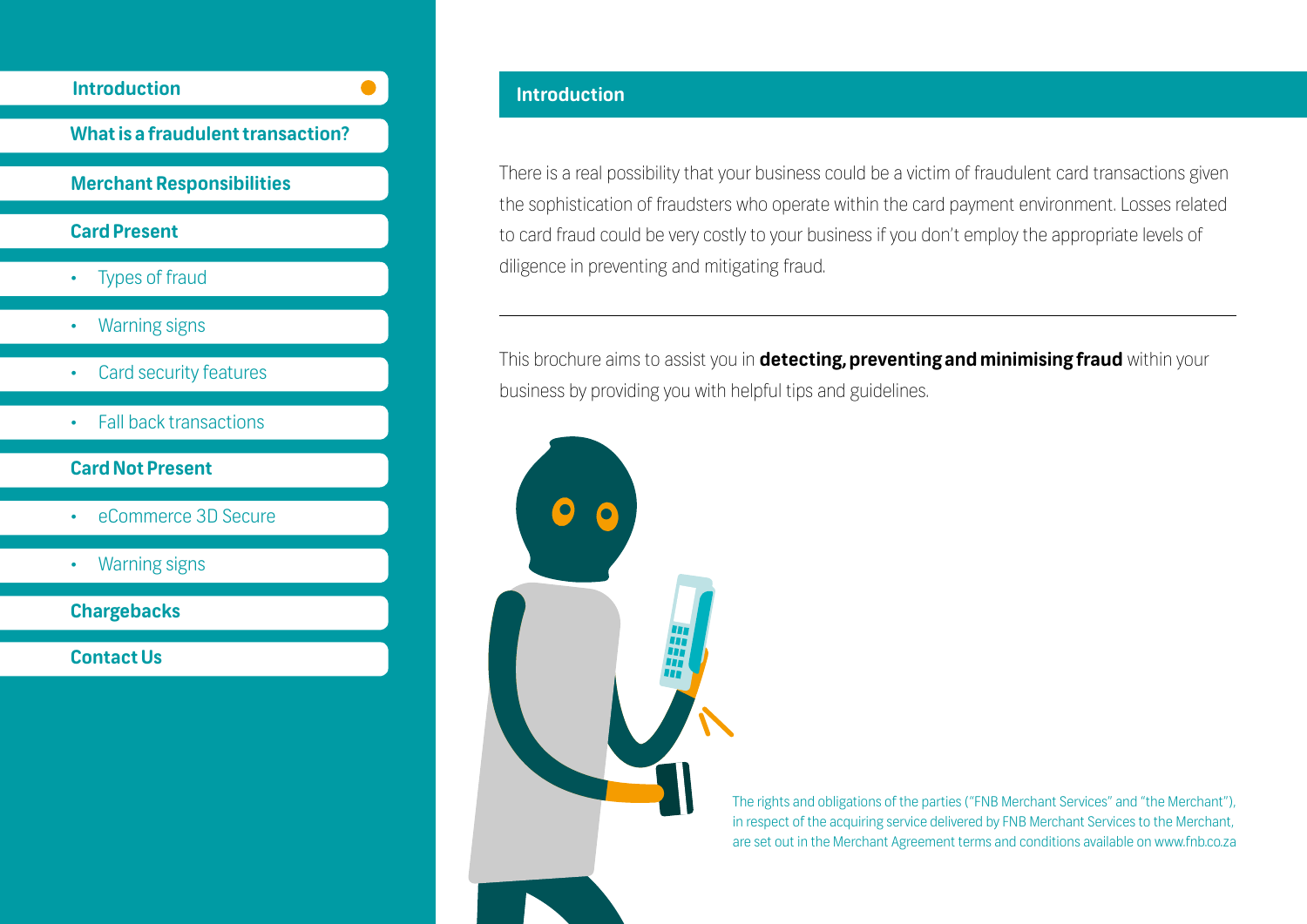**What is a fraudulent transaction?**

#### **Merchant Responsibilities**

#### **Card Present**

- Types of fraud
- Warning signs
- Card security features
- Fall back transactions

#### **Card Not Present**

- eCommerce 3D Secure
- Warning signs

**Chargebacks**

**Contact Us**

#### **What is a fraudulent transaction?**

A "fraudulent transaction" is any transaction that is not approved by the cardholder. This is irrespective of whether or not the card transaction has been authorised by the Speedpoint® device or an authorisation code has been provided to you by the cardholder's bank (issuing bank). These transactions can arise as a result of, but are not limited to:

- Non-compliance with the procedures set out in the Merchant Agreement.
- The use of a card that has not been issued by an authorised card issuer.
- The use of an invalid card.
- The use of a card by a person other than the authorised cardholder.
- The use of a "hotcard" (that is a debit or credit card that cannot be used as it has been reported as lost or stolen).
- The use of a card number when a card is not present.

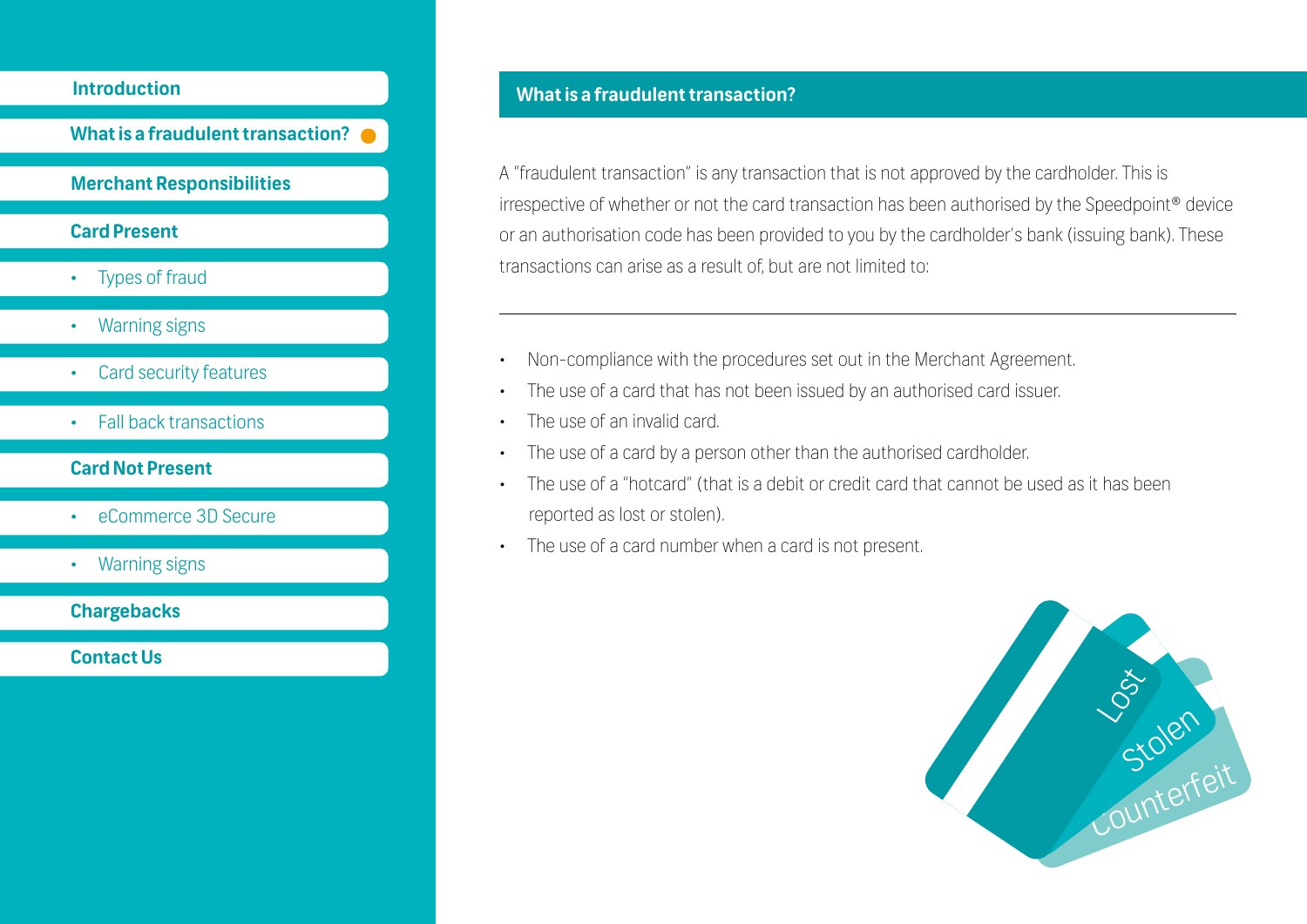#### **What is a fraudulent transaction?**

**Merchant Responsibilities**

#### **Card Present**

- Types of fraud
- Warning signs
- Card security features
- Fall back transactions

#### **Card Not Present**

- eCommerce 3D Secure
- Warning signs

#### **Chargebacks**

**Contact Us**

### **Merchant Responsibilities Introduction**

- You must ensure that you understand your rights and obligations set out in the terms and conditions of your Merchant Agreement.
- You must always adhere to the terms and conditions of your Merchant Agreement, Card Association rules and industry rules and regulations.
- It is your responsibility to ensure that you and your staff receive fraud training from the FNB Merchant Services consultant at the time of sign up. If any additional training is required, it is your responsibility to contact FNB Merchant Services on 087 575 0012 to arrange this.
- You must ensure that proactive measures are in place to prevent and mitigate the risk of fraud when accepting card payments including:
	- Validating all cards and verifying the cardholders presenting cards for payment, as per the guidelines provided in the 'Card security features' section of this brochure.
	- Ensuring that staff members who operate the Speedpoint® devices are appropriately trained.
- If you are an eCommerce Merchant, you must protect your web-based business by ensuring that your business processes 3D Secure transactions.

#### **Make use of the following:**

- Visa Verified by Visa (VbyV)
- Mastercard SecureCode
- American Express: SafeKey
- You must be PCI DSS (Payment Card Industry Data Security Standards) compliant. Please refer to the Merchant Services PCI DSS brochure.

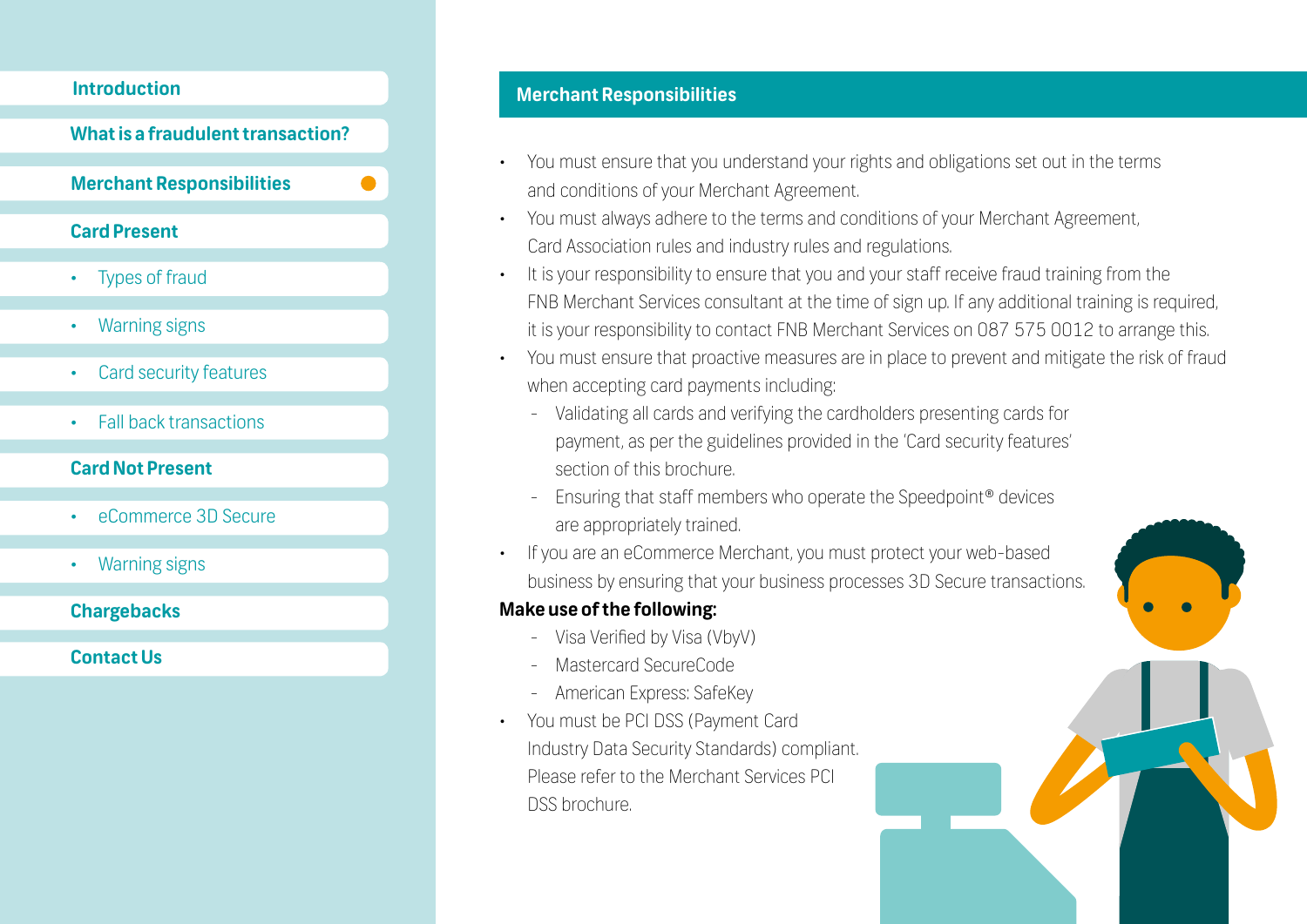**What is a fraudulent transaction? Merchant Responsibilities Card Present Types of fraud** • Warning signs • Card security features **Card Not Present** • eCommerce 3D Secure • Warning signs • Fall back transactions

### **Contact Us**

**Chargebacks**



### **Card Present related fraud Introduction**

#### **Types of card fraud**

#### **Lost card fraud**

Lost card fraud refers to a fraudulent transaction that occurs on a card after a cardholder has lost their card.

#### **Stolen card fraud**

Stolen card fraud is when a fraudulent transaction is performed on a card that was stolen from the legitimate owner.

#### **Counterfeit card fraud**

This type of fraud mostly arises from a card that is illegally manufactured by stealing information from the magnetic stripe on the back of a card, by way of card skimming. In other cases, lost/stolen/ old cards are encoded with information stolen from a card.

#### Card skimming

Card skimming (to create cloned cards) is a rapidly growing type of card fraud. In terms of this method, magnetic stripe information on a legitimate card is obtained and transferred to a cloned card that could later be used for fraudulent purposes. The legitimate card and the cloned card are electronically indistinguishable. An example of this type of fraud could include an instance in which a collusive employee accepts a card from an unsuspecting cardholder, processes the correct transaction and performs an additional swipe through a skimmer, which the employee later provides to a fraudster. The fraudster uses the captured data on the skimmer to create false (cloned) cards. A skimmer can be as small or smaller than a cellphone, making it easy to hide. Business owners must take special care when employing staff and ensure that all potential candidates go through a screening process.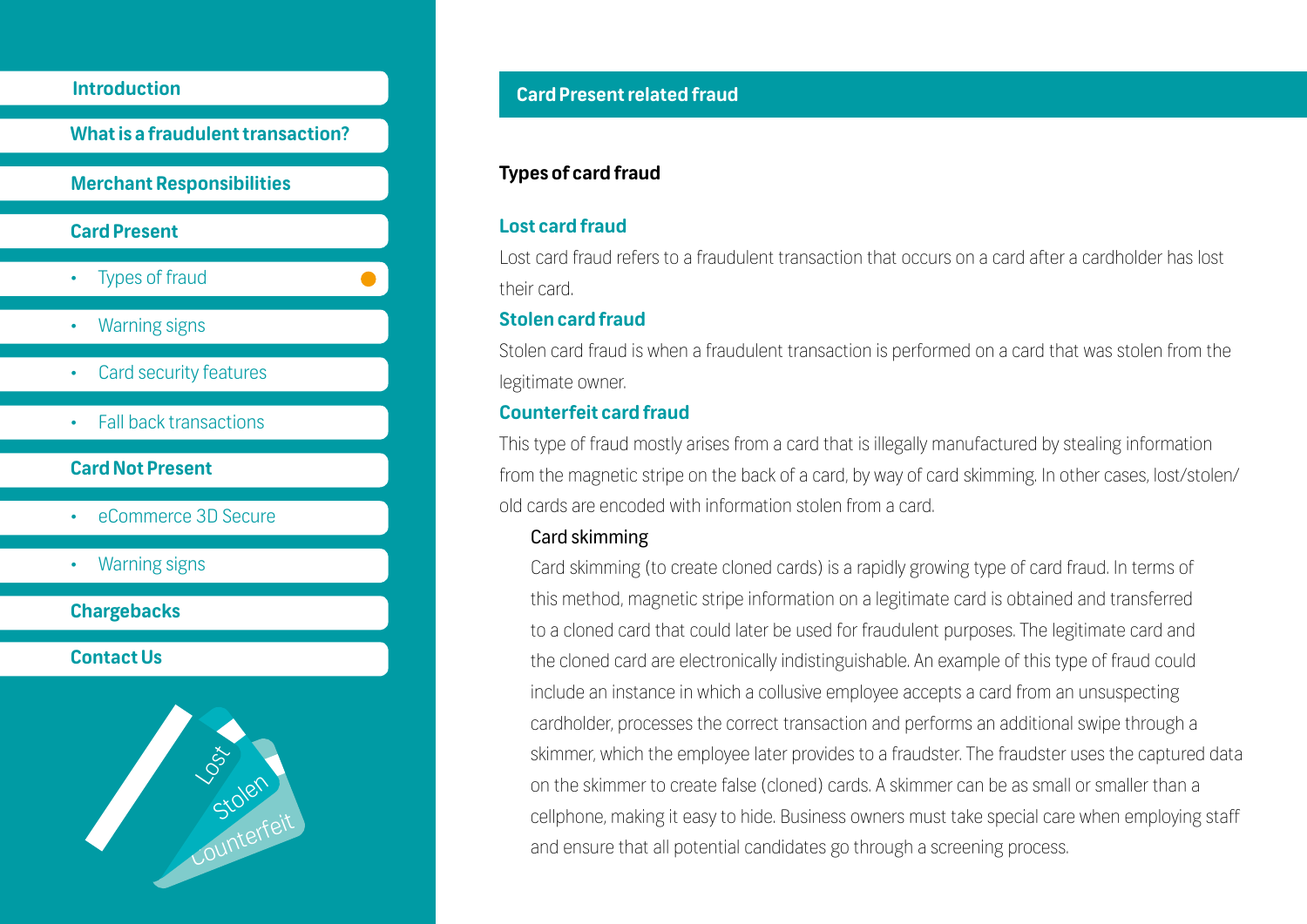

#### **Card Not Present**

- eCommerce 3D Secure
- Warning signs

**Chargebacks**

**Contact Us**

#### **Card Present related fraud**

#### **Account used fraud**

This usually occurs when a card number is used without the actual card being present, and is more common to eCommerce and Mail Order Telephone Order (MOTO) transactions.

#### **Account takeover fraud**

This occurs when an existing account is taken over by someone posing as the account holder, who uses the card for his/her own benefit. This type of fraud can only take place if the fraudster has access to the personal information of the account holder.

#### **Intercepted card fraud**

This kind of fraud relates to the interception of cards before they reach the authentic cardholder. After the card has been intercepted it could be used fraudulently.

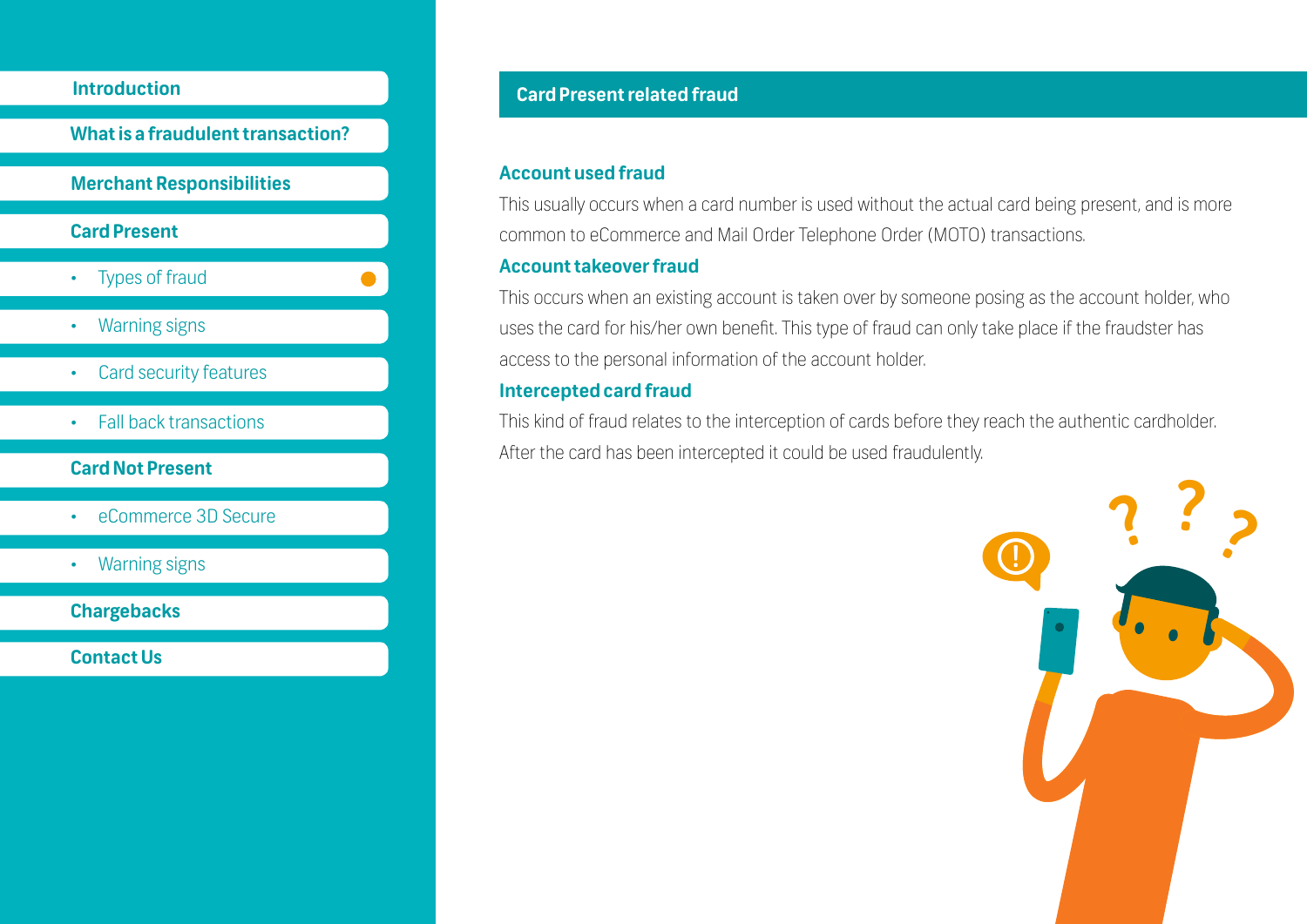**What is a fraudulent transaction?**

#### **Merchant Responsibilities**

#### **Card Present**

- Types of fraud
- Warning signs
- Card security features
- Fall back transactions

#### **Card Not Present**

- eCommerce 3D Secure
- Warning signs

**Chargebacks**

**Contact Us**

#### **Warning signs and tips:**

To detect and prevent fraud in your business, be vigilant regarding the following:

#### **Performing a transaction:**

- Do not split the transaction into smaller transactions.
- Do not process transactions on your own cards.
- Be vigilant and ensure that the cardholder does not tamper with the Speedpoint® device.
- Only refund on a credit card that was used for the payment. Please note alternative means must be used for refunds on debit cards.

#### **Card security features:**

Always verify the card by comparing the last four digits of the card number with the first four digits printed on the signature pad at the back of the card. If the digits do not match, you should immediately refuse to perform the transaction. You can also compare the card numbers printed on the card, to the card numbers on the Speedpoint® receipt. **!**

> If the numbers match, but you still feel suspicious, contact the **Merchant Services Authorisation Centre on 087 575 0012** and request a **Code 10 Authorisation.** As a business owner, it is your responsibility to verify that the person presenting the card is the legitimate cardholder. If you are suspicious, it is recommended that you request the customer's identification documents.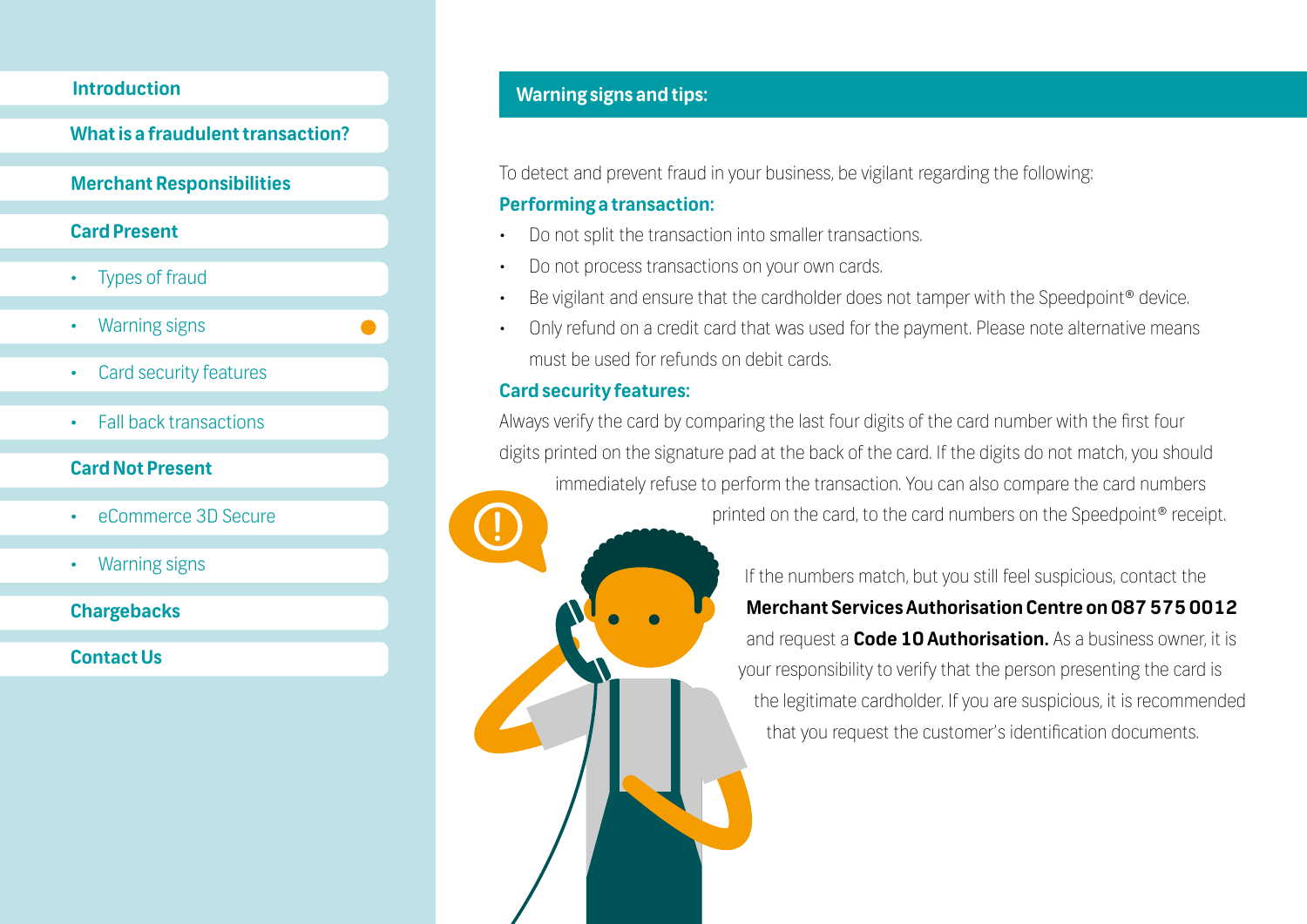**What is a fraudulent transaction? Merchant Responsibilities Card Present** • Types of fraud • Warning signs **Card security features Card Not Present** • eCommerce 3D Secure • Warning signs **Chargebacks Contact Us** • Fall back transactions

### **Warning signs and tips: Introduction**

#### **Be cautious of the following:**

- When multiple cards are taken out of a **pocket** instead of a wallet.
- When a customer tries to **rush or distract** you during the sale.
- **Repeated declines** off multiple cards from the same cardholder.
- When a customer does not ask questions when making **high value** purchases.
- When a customer makes **multiple purchases** at your store in **one day.**
- When the cardholder tries to give you an authorisation number.
- When the cardholder **splits the transaction** to make several small purchases on the same card.
- Embossed card numbers which appear **unusual or are of an uneven type or style.**
- When the signature on the Speedpoint® receipt **does not match** the signature on the back of the card, you will be held liable.
- When a **"Hotcard", "Code 10" or "Hold and Call"** message appears on your Speedpoint® device screen.

If you notice any of these things, do not panic and do not alert the customer. Simply contact the **FNB Merchant Service Authorisation Centre on 0501580838 / 0242435050** and say **'I have a Code 10 authorisation request'.** Then follow the instructions given to you over the phone. However, do not keep the card or make the call if you do not feel safe.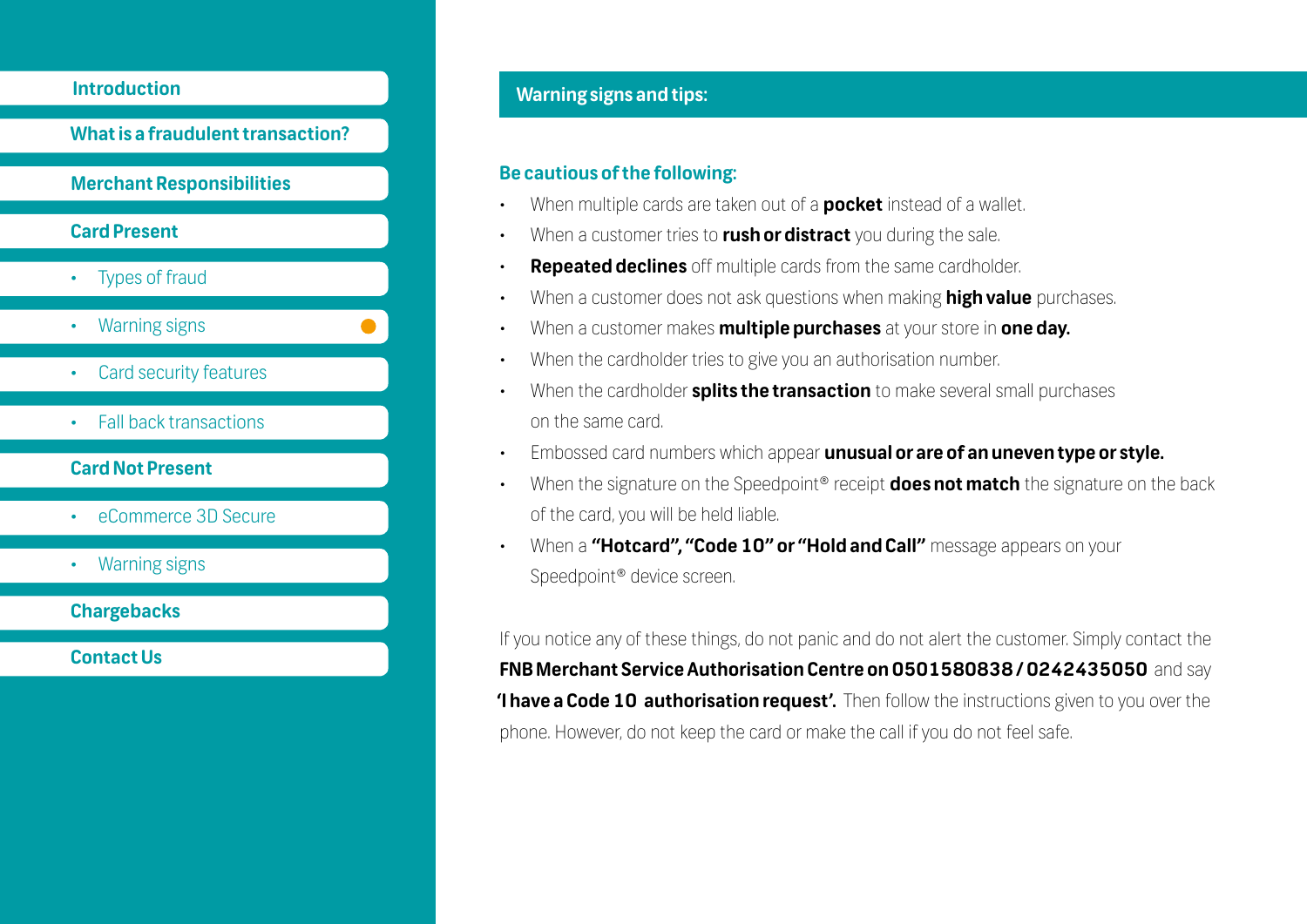

#### **Card security features**

#### **VISA, Mastercard and UnionPay card features:**

Lookout for the following VISA, Mastercard and UnionPay card features:



#### **VISA Card security features:**

- Check that the VISA card numbers begin with the number 4.
- Ensure that the VISA image on the card appears three dimensional when the card is tilted.
- Check that the VISA card is still valid and has not expired.



#### **Mastercard security features:**

- Check that the Mastercard numbers begin with the number 5.
- Lookout for the three dimensional hologram with interlocking globes.
- Ensure that the last four digits of the account number appear on the signature panel.

These digits should be followed by the three-digit card validation code.

• Check that the card is still valid and has not expired.



#### **UnionPay card security features:**

- All UnionPay account numbers are a 16-19 digit permanent account number.
- Check that the 3D image of the Temple of Heaven and the UnionPay stamp appear on the card.
- Ensure that the UnionPay logo appears on the back of the card.
- Remember to check that the card is still valid and has not expired.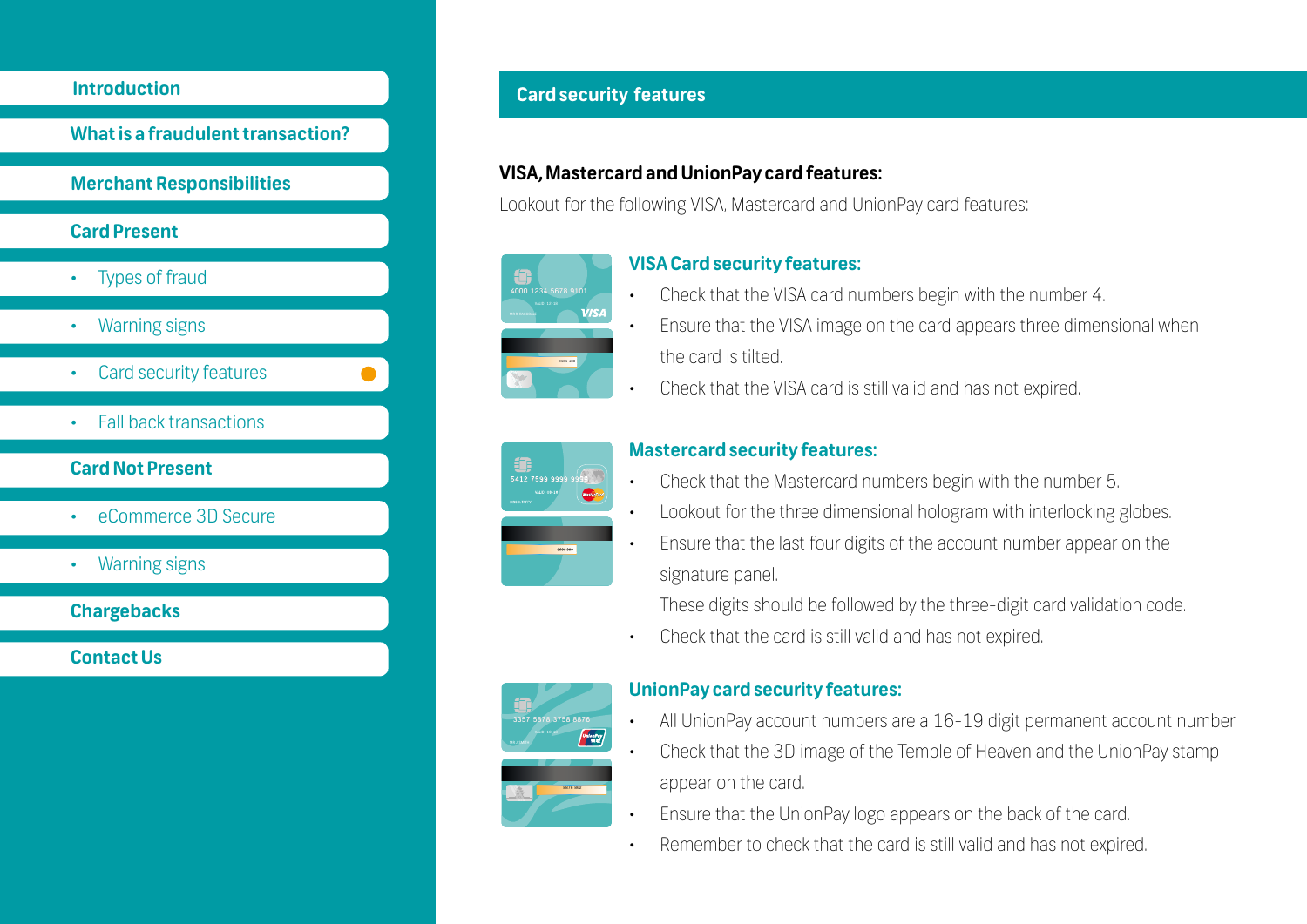

#### **Fall back transactions**

#### **Due to the increase in card skimming and counterfeit cards, the 'EMV Chip and PlN' card was introduced to deter the number of counterfeit cards used in the industry.**

When processing an 'EMV Chip and PIN' card on your Speedpoint<sup>®</sup> device ensure that you always insert the card, and then follow the prompts. If a card holder presents a magnetic stripe card for payment, and the Speedpoint® device prompts you to insert the card so it can read the EMV chip, be vigilant as this could possibly be a counterfeit card.

When a card is chip enabled, but the Speedpoint<sup>®</sup> device is unable to read the chip, it will prompt you to fall back to a magstripe transaction (i.e. the Speedpoint® device will prompt you to swipe the card). This should only be used when you are prompted by the Speedpoint® device. Do not force a fall back transaction and do not attempt to override a declined transaction. Please remember the liability for all fall back transactions lies with the merchant.

When prompted by the Speedpoint<sup>®</sup> device to perform a fall back transaction, ensure that the cardholder signs the merchant receipt and compare the signature to that at the back of the card. Always store merchant receipts in a cool, dark and secure place for the period stipulated in your Merchant Agreement.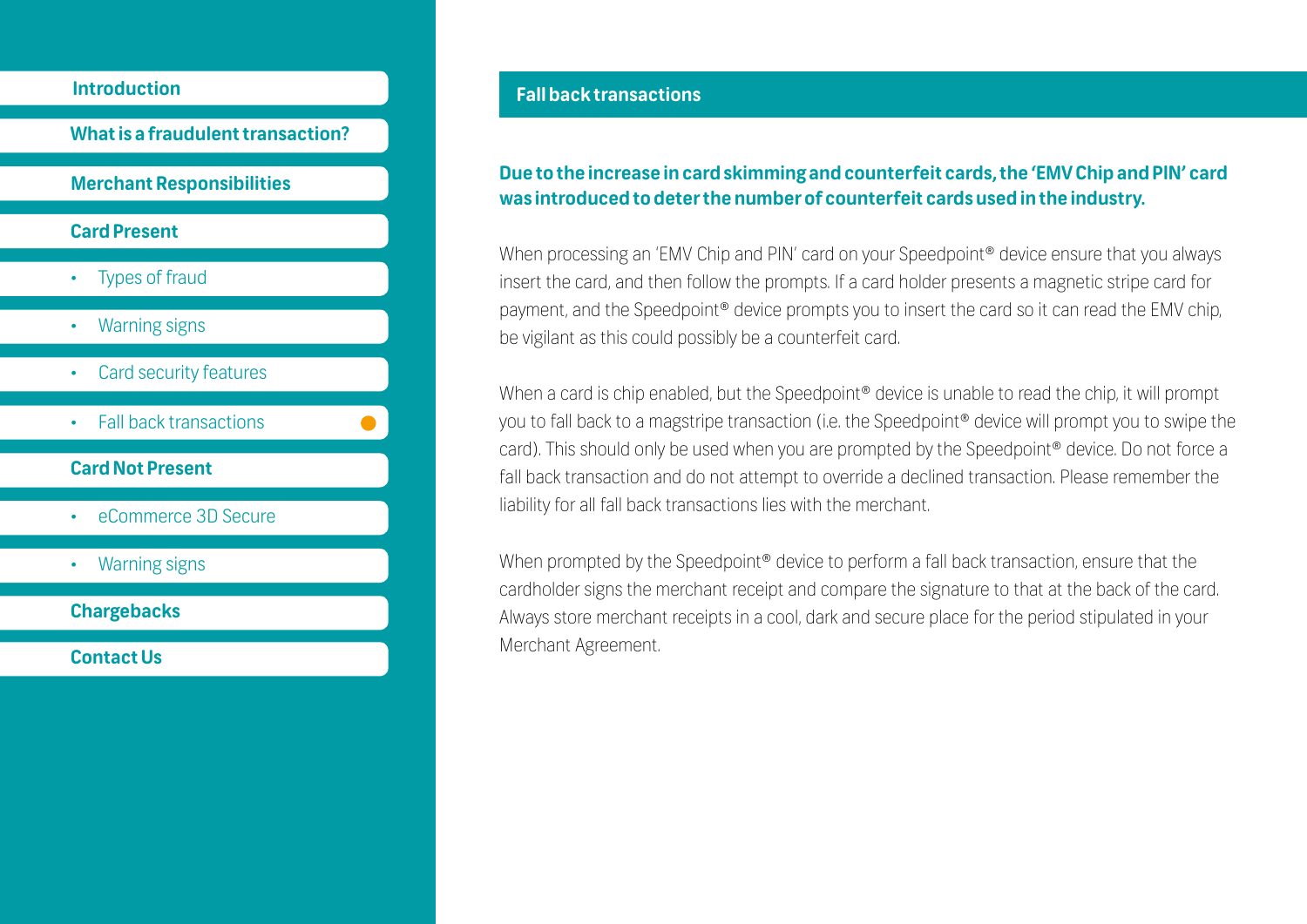

Whether large or small, your e-Commerce business could be exposed to high levels of fraud related risk. e-Commerce transactions are made without the presence of a physical card, making it difficult to detect fraud. This kind of transaction is known as **CARD NOT PRESENT.**

It is therefore important to take the necessary steps to prevent fraud in your business. An important step in preventing fraud is to ensure that your business processes 3D Secure transactions.

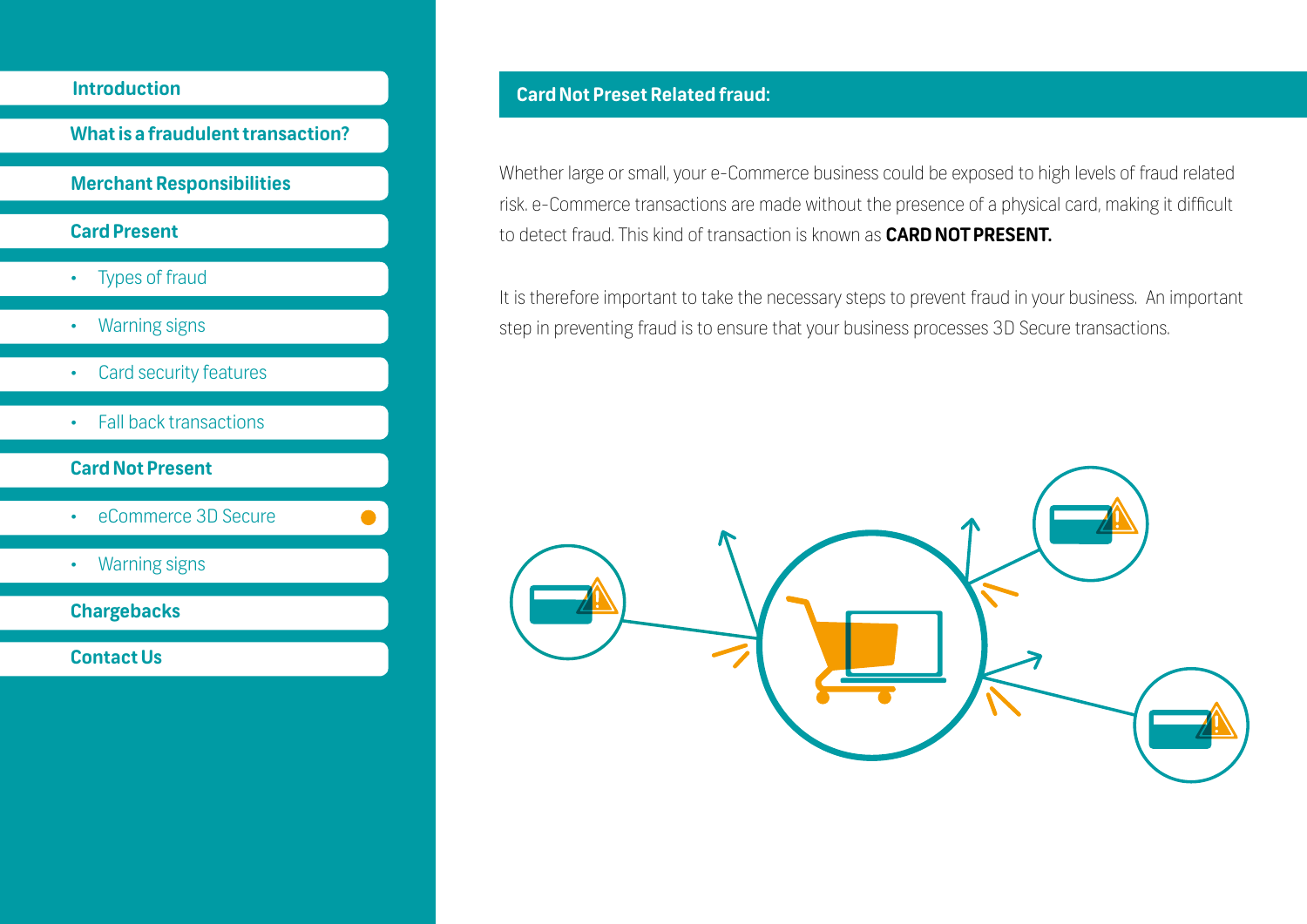**What is a fraudulent transaction?**

#### **Merchant Responsibilities**

#### **Card Present**

- Types of fraud
- Warning signs
- Card security features
- Fall back transactions
- **Card Not Present**
- eCommerce 3D Secure
- Warning signs
- **Chargebacks**

**Contact Us**

### **Warning signs: Introduction**

#### **To protect your business from fraudulent transactions, look out for the following:**

#### **1. Billing and shipping addresses that do not match.**

Although it is common for shoppers to have two separate billing and shipping addresses, it is important to double-check any orders that do not have matching billing and shipping addresses.

#### **2. When customers order multiple quantities of the same item.**

Fraudulent orders will often be made with the intention to resell or order different items from the same category. To protect your business, keep track of ordering trends and be aware of high value purchases. Especially when the items are in high demand.

#### **3. The failure to verify the Card Verification Value (CVV).**

The CVV number is the last 3 digits on the back of your bank card. The failure to verify the CVV should immediately raise a red flag. The CVV verifies that the person placing the order has the physical card in their possession. It is therefore recommended that all merchants request the CVV to be submitted.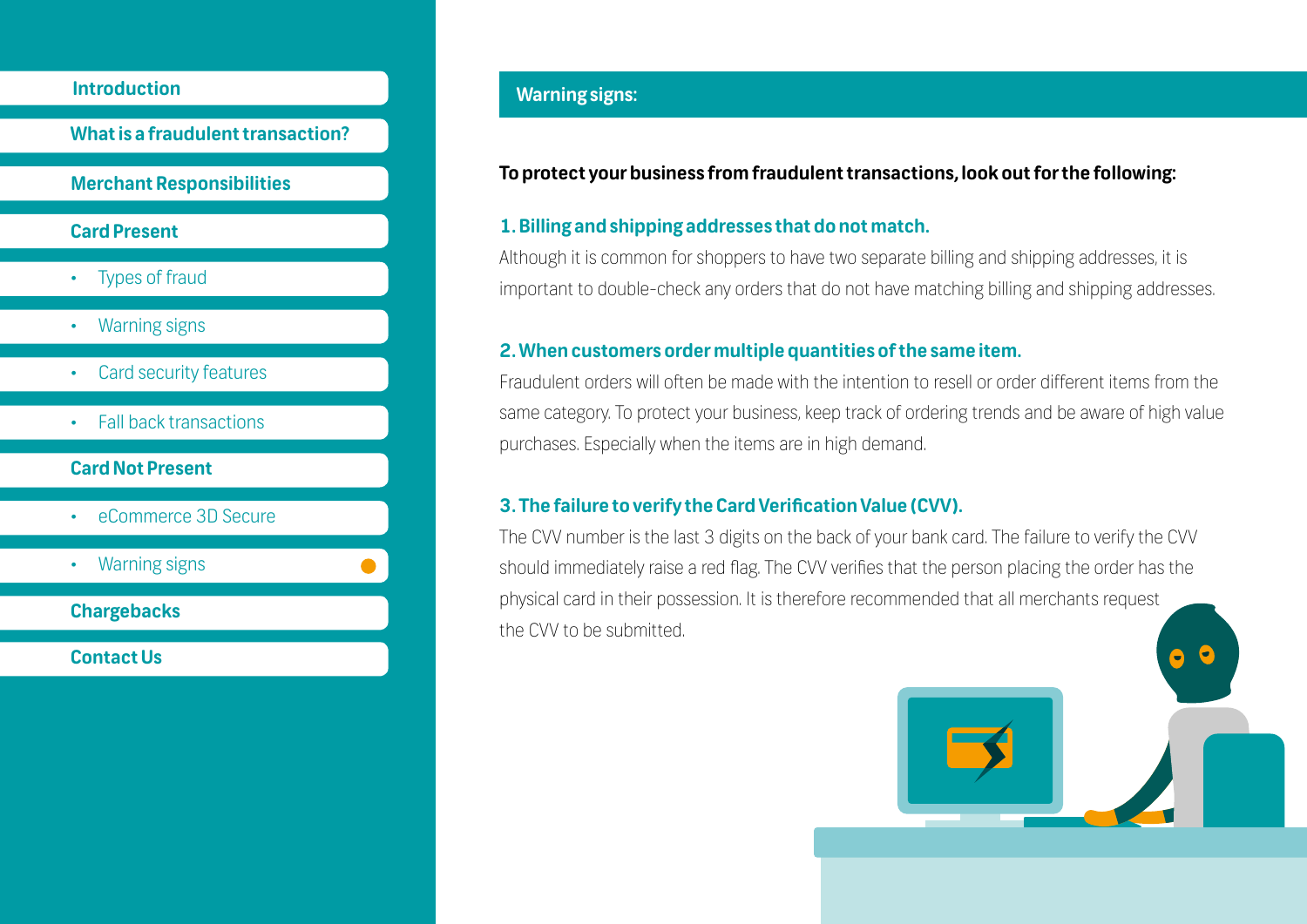**What is a fraudulent transaction?**

#### **Merchant Responsibilities**

#### **Card Present**

- Types of fraud
- Warning signs
- Card security features
- Fall back transactions

#### **Card Not Present**

- eCommerce 3D Secure
- Warning signs

**Chargebacks**

**Contact Us**

#### **Warning signs:**

#### **4. Several unsuccessful attempts before the transaction goes through.**

When a fraudster is using a stolen card, it is common for the card to decline several times before the transaction goes through. This could be due to an incorrect address, expiration date or mismatched CVV. One or two declines may be common, but multiple declines should be seen as suspicious.

#### **5. When customers' contact details appear suspicious.**

Fraudsters will often use bogus email addresses, contact numbers, and shipping addresses. Merchants should therefore be on the lookout for suspicious contact numbers and names such as **Mickey Mouse** and **085 555 555.**

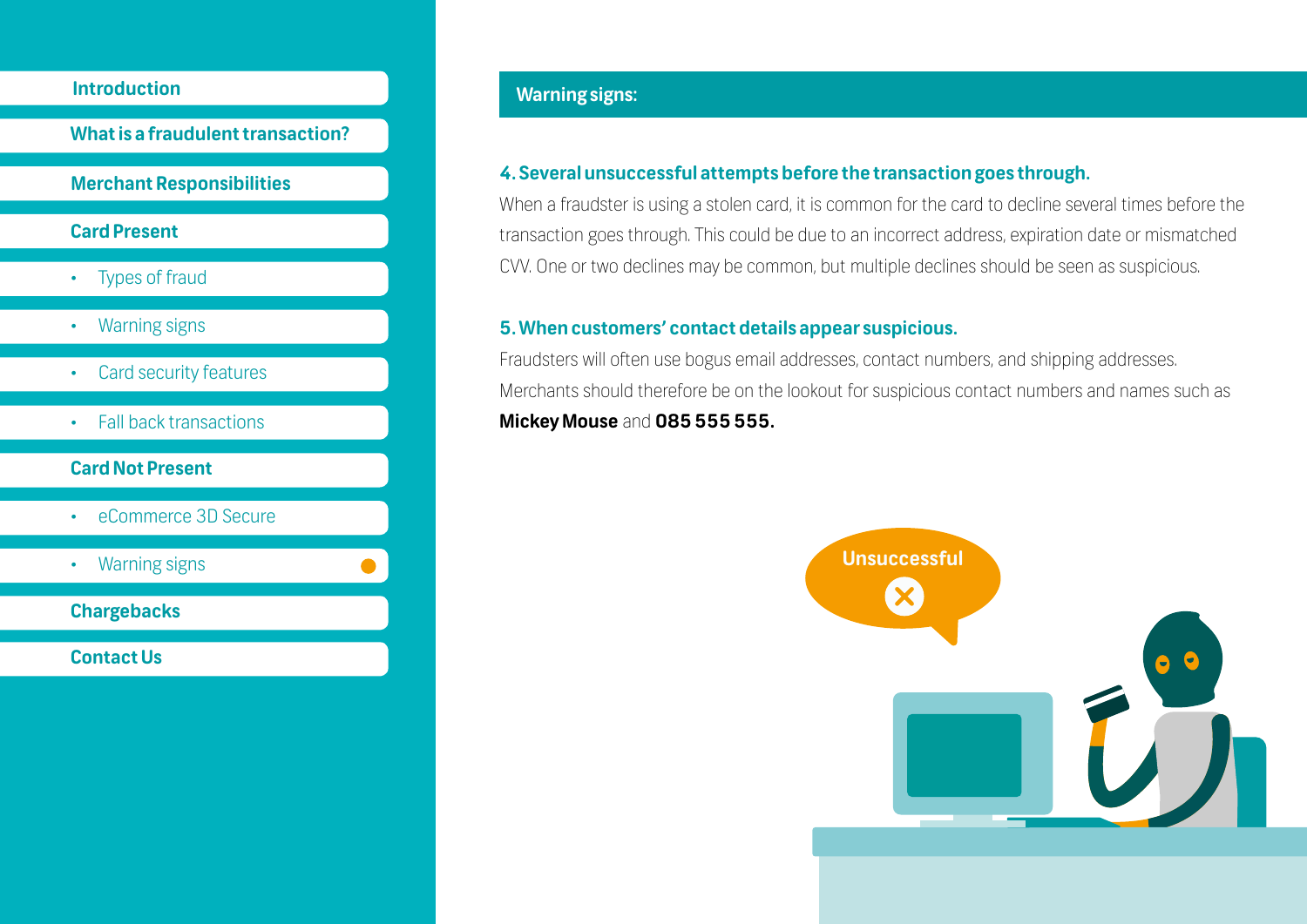**What is a fraudulent transaction?**

#### **Merchant Responsibilities**

#### **Card Present**

- Types of fraud
- Warning signs
- Card security features
- Fall back transactions

#### **Card Not Present**

- eCommerce 3D Secure
- Warning signs

**Chargebacks**

**Contact Us**

### **Introduction**

#### **Chargebacks**

- When a cardholder disputes activity on their account with their issuing bank, the issuing bank raises a chargeback with FNB. You, as the Merchant, may be liable for the chargeback.
- The Merchant may then be required to submit the original merchant copy of the Speedpoint® receipt.
- It is therefore important to keep the original merchant copy of the Speedpoint<sup>®</sup> receipts in a cool, dark and secure place.